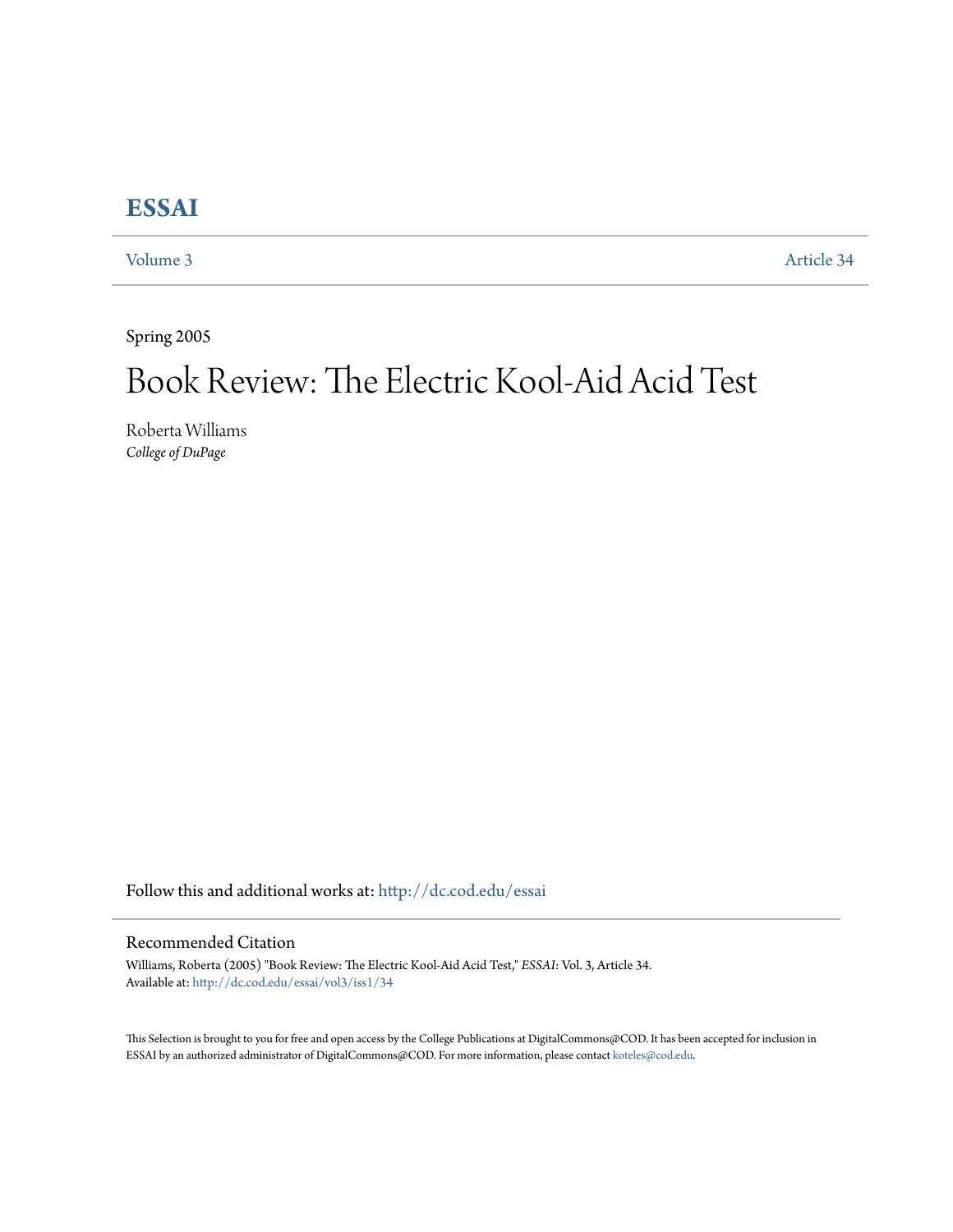#### Book Review: The Electric Kool-Aid Acid Test

#### by Roberta Williams

#### (History 257)

The Assignment: Write a book review of The Electric Kool-Aid Acid Test by Tom Wolfe. Who is Ken Kesey? What are the Merry Pranksters trying to do? Why? What does this novel tell you about American society at this time? Explain.

he powers if ordinary men are circumscribed by the everyday worlds in which they live, yet even in these rounds of job, family, and neighborhood they often seem driven **66 The powers if ordinary men are circumscribed by the everyday worlds in which they live, yet even in these rounds of job, family, and neighborhood they often seem drive by forces they can neither understand nor govern.** control, but affect their conduct and outlook none the less. The very framework of modern society confines them to projects not their own, but from every side, such changes now press upon the men and women of the mass society, who accordingly feel that they are without purpose in an epoch in which they are without power" (Wright 3).

History is something we all experience directly and indirectly. We live through it; it touches and shapes our lives. Sometimes it is not obvious, but more often it is like a breeze that can't be seen, and unless the breeze is strong, cold or the day is hot and one is in need of a wind we pay it little mind. This is the history we experience like air. We live in it, breathe it, move through it, yet pay it little mind. (It is the history of today.) We feel the touch of it so much that we are not aware of it until jolted out of it. Ken Kesey was one such jolt.

Freedom is synonymous with the United States' definition of itself. It is a concept that has permeated the American consciousness since the country's creation and, although freedom is enmeshed in the American psyche, it has not remained unchanged, and throughout our history has been reformulated to fit the needs of the times it passes through. The 1950's saw freedom change from FDR's four freedoms and World War II's fight against fascism to something quite different, the freedom to consume and freedom to conform.

The 1950's were an idealized time. The United States found itself as the leader of the "Free World," rebuilding Europe, with a strong industrial economy and prosperous population. The standard of living was high, and it was a time of affluence. The threat that faced the United States was the Union of Soviet Socialist Republic, and US was embroiled with the USSR in the Cold War. Communism and authoritarianism had taken the place of Hitler, Mussolini, and Hirohito as the main danger faced by the West. The United States and the USSR were at odds in a battle of ideology and arms. Both possessed nuclear weapons, and both danced around the threat of using them on each other.

The United States government and citizens dealt with these problems schizophrenically. Everything was fine, but the country was in danger. The government instructed people on how to deal with a nuclear attack, from duck and cover, educational films at school, to building bomb shelters, while telling them to maintain a normal life and everything was fine. The government and media reported communists were everywhere, and thus to beware and to be vigilant. Consumerism was linked with capitalism, and capitalism was linked to democracy, which was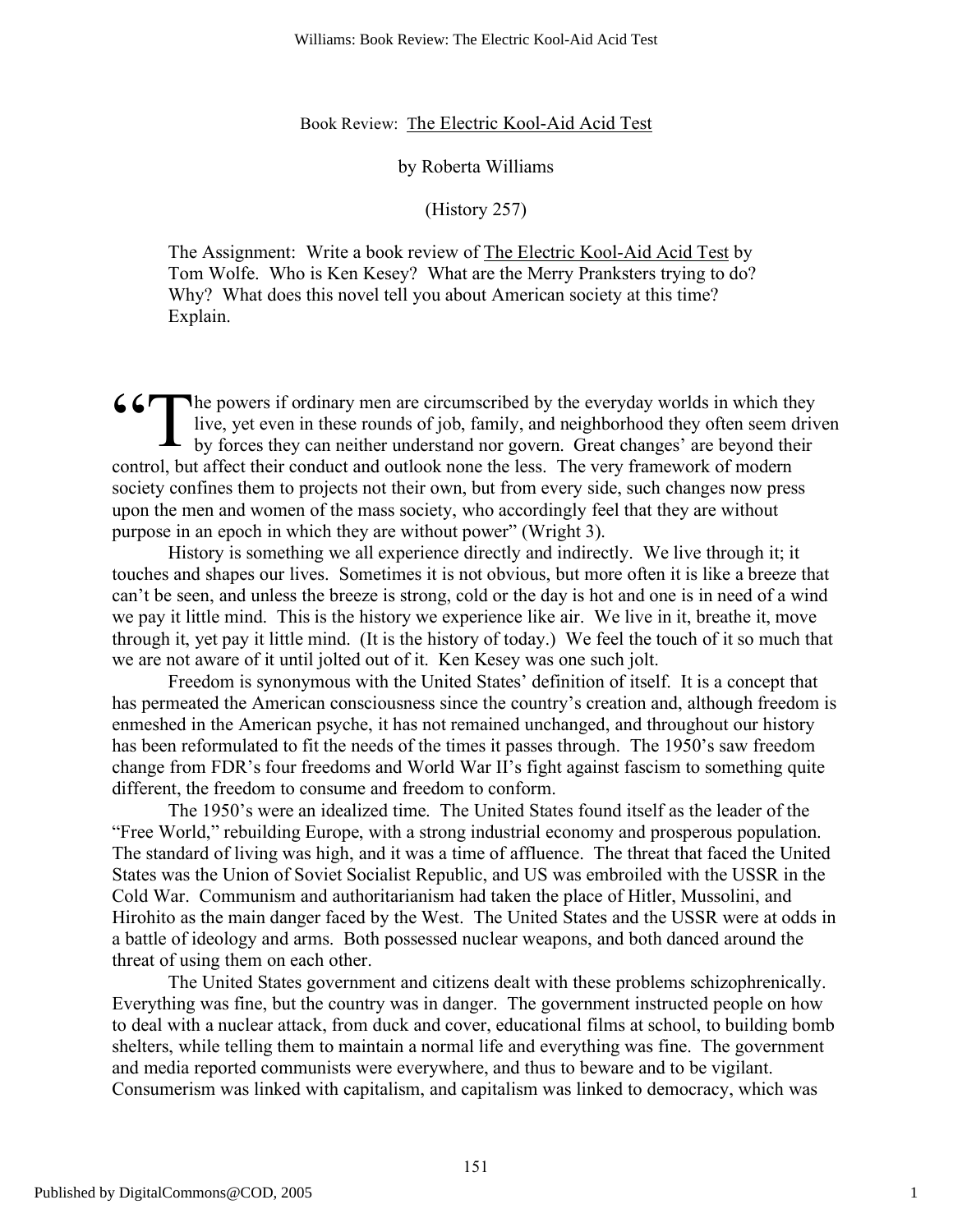then linked to freedom. Because one was able to buy and choose from a great number of goods and number of goods and services, one was free. Consumerism became the concept of freedom opposed to being economically independent and participating in the give-and-take of democracy. Not only were Americans free to consume, but also their freedom was brought to them by big business, and big business was the engine behind the rise of affluence, and the rational of our superiority over the communists. Profits were not the motive; the freedom of the world hinged upon consumption. Where once big business was mistrusted and feared, it was now to be embraced because it was what made us better than the Soviet Union. Big business was sold as the means to defeat the Soviets and to questions these values of consumption was labeled un-American and pro-communist.

Despite the government's and big business's endorsement and promotion to consume and conform, not everyone agreed with the new ideology of America. There was a body of debate, and blind acceptance of our superiority based on the number of consumer goods we made, had access to, and used, was considered inhuman, undemocratic and suffocating. These mostly educated elite did not "buy" into the new mythology of free enterprise and its benefits. Allen Ginsberg, a poet from the 1950s, wrote of the American society and started his infamous poem Howl with: "I saw the best minds of my generation destroyed by madness, starving hysterical naked… who burned cigarette holes in their arms protesting the narcotic tobacco haze of Capitalism, who distributed Supercommunist pamphlets in Union Square weeping and undressing while the sirens of Los Alamos wailed then down,… Moloch! Moloch! Robots apartments! Invisible suburbs! Skeleton treasuries! blind capitals! demonic industries! spectral nations! Invincible madhouses! granite cocks! monstrous bombs!" (Ginsberg 9-19). These intellectuals felt far from liberated by American compulsion to consume and build arms, but were strangled by the over-powering expectations of the system. Into this intellectual stew came Ken Kesey who was one of the dissatisfied residents of the later half of the twentieth century. He was an all-American, white, middle-class boy, a high school wrestler champion, college student, and published author of the critically acclaimed book, One Flew Over the Cuckoo's Nest. He was on top of his world, a respected dissenting voice of his generation, and yet rejected the expectations of the path before him. He abandoned the 1950s lifestyle, and the unspoken assumptions of its being the apex of creation. He questioned its rigidness of thinking and goals, from how one lived, to what one was expected to believe. Men go to school, get a job, get married, and have children. Citizens supported their government and their leaders unquestioningly, or else they were not worthy of the country they lived in and were branded a communist. What one was supposed to do was clear and black and white (you were either on the bus or off the bus). Why was mass production, mass consumption, the altar upon which one sacrificed one's being?

Ken Kesey's response to the hypocrisy and emptiness he found in the lifestyle and philosophy of the 1950s sparked a unique response. He did not protest, he did not cry for change and self-awareness; he did something that spoke of his origins. White, male, middle-class, educated, and entitled, he refused to participate in it, but he opted out and did his own thing. He knew that to protest was to be "trapped in the old 'political games,' unwittingly supporting the oppressors by playing their kind of game and using their kind of tactics" (Wolfe 356). Kesey rejected the Cold War consensus and expectations either way , and instead went on a trip.

He tripped on acid, he tripped onto the Intrepid, he tripped to visit Timothy Leary, he tripped to Mexico, he tripped into the moment, he tripped into a group state of mind, he tripped into jail, he tripped into now, he tripped into the counter culture of the later 1950s and the 1960s.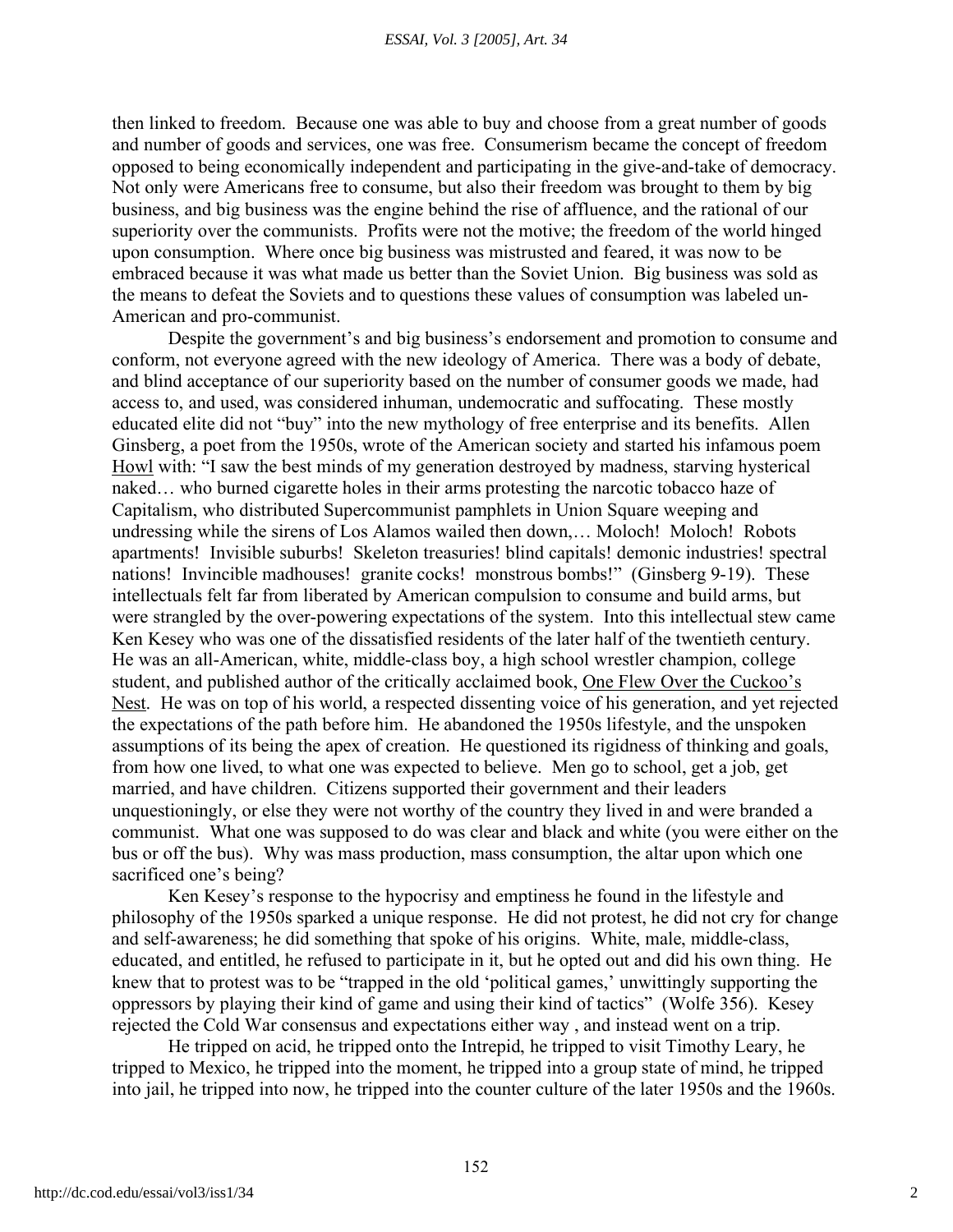"They're off on their own freak, and it may not look like much, but they're starting to transcend the bullshit. There's this old trinity, Power, Position, Authority, and why should they worship these old gods and these old forms of authority" (Wolfe 22).

Judging by Tom Wolfe's book, The Electric Kool-Aid Acid Test, Ken Kesey rejected the mores of the 1950s intensely and in every way possible, he was the anti. "If you label it this, then it can't be that… Kesey took great pains not to make his role explicit. He wasn't the authority, somebody else was… He wasn't the leader, he was the 'non-navigator'" (Wolfe 126). He did buy into the consensus, and was not going to participate in it. First he moved to La Honda and lived with a core group of people, which expanded and contracted naturally as events occurred. The residents of La Honda experimented with drugs, which led them to experiment with lights, sounds, and perceptions. They followed their inclinations, and they lived for now, but what was now? Kesey and Wolfe never really said, but the closest Wolfe came to saying was: "To put it into so many words, to define it, was to limit it. If it's this, then it can't be *that*… Everyone had his own thing he was working out, but it all fit into the group thing, which was – "the Unspoken Thing" (126).

If the Cold War and consumer consensus were the engine of the conventional society, the LSD experience was the catalyst of this new anti-philosophy. It alters the Pranksters, as Kesey and his followers called themselves and their view of meaning and life. Acid electrified them, illuminated the world, everything was connected; everything was now, the experience. "The whole thing was…*the experience*… this certain indescribable *feeling*… Indescribable, because words can only jog the memory, and if there is no memory of… The *experience* of the barrier between the subjective and the objective, the personal and the impersonal, the *I* and the *not-I* disappearing… that feeling!" (Wolfe 45). The unity they saw encompassed everything even time and causality, and they came to understand that "A didn't cause B just because it came before B, but was part of a greater pattern" that could be truly understood only by opening the doors of perception and experiencing it" (Wolfe 142).

It was not just the LSD that produced this awareness. The world was divided into people who understood and those who did not. You were either on the bus or off the bus and that was the test, and one did not have to be physically on the bus to be "on the bus"; one did not have to trip to have these understandings. In Kesey's living room was a book by Hermann Hesse, The Journey East, written in 1932, which Wolfe states was a book about the Pranksters and their bus trip. In the book Hesse describes the experiences of oneness and transformation; Hesse was on the bus! If Kesey has a legacy it is that this experience is available to everyone. It's not about who has the most power, money, or stuff, but about this, this transcendent experience that leads where it leads: Go, follow it, don't conform to anything but this experience; that is where your freedom lies.

Conformity is something humans have done for ages. Humanity's survival has and will depend upon it. Conformity also has its downside; automatic pilot is only good as long as the conditions for which the automatic pilot is set are healthy and relevant. In the 1950s, the anticommunist sentiment reached such heights that the concept of freedom was changed. And, based as it was on the conformity of mind and body, the consumer society needed to justify its existence. Not everyone was swept away in the anti-communists consumer life style. In fact there was a strong counter movement that also redefined freedom, and this redefinition was, "do your own thing." Ken Kesey and the Pranksters were free not to participate! The Pranksters were free to follow their own vision. "What they all saw in… a flash was the solution to the basic predicament of being human, the personal *I*, *Me*, trapped, mortal and helpless, in a vast